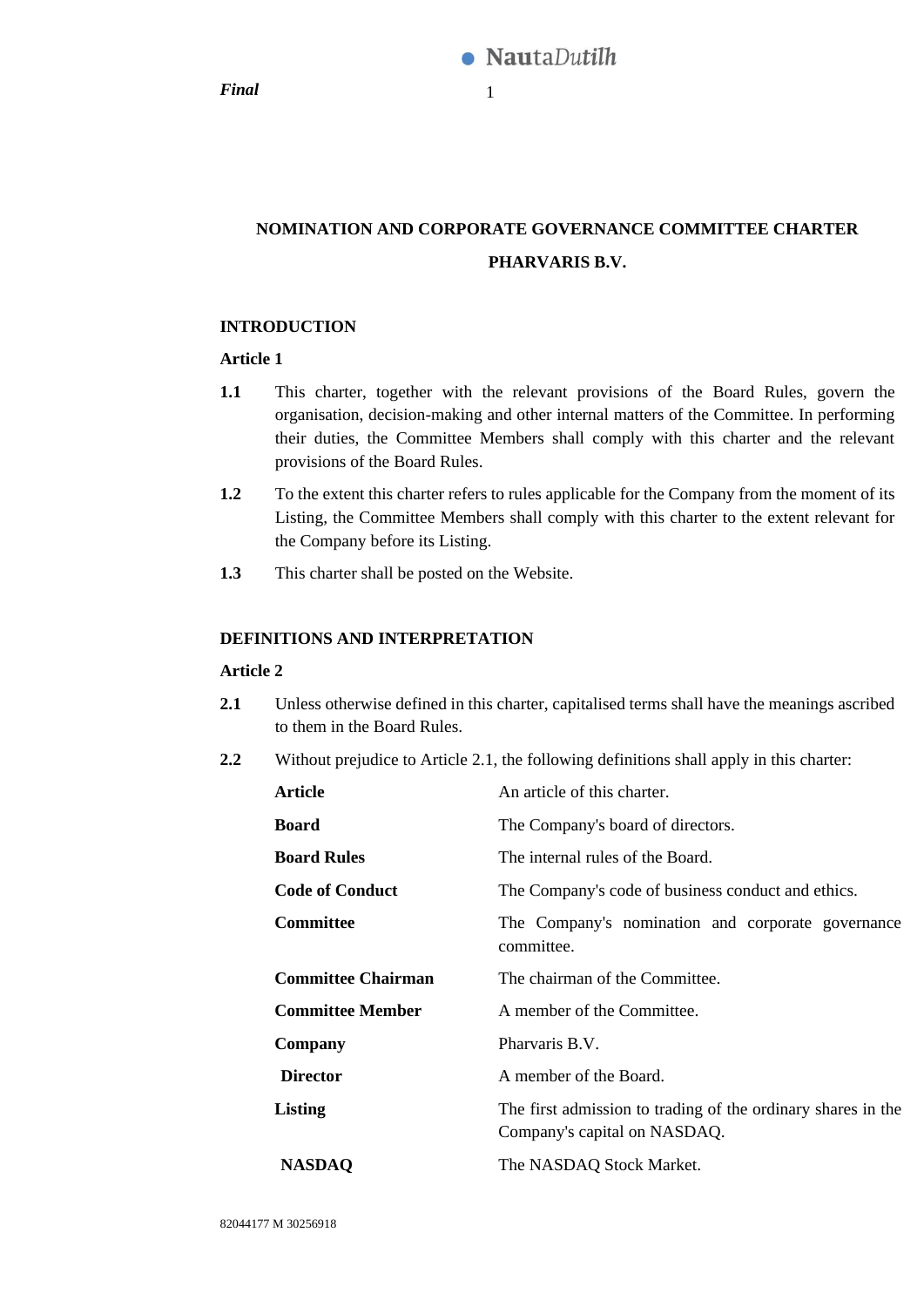

| <b>Non-Executive Director</b> | A non-executive Director. |
|-------------------------------|---------------------------|
| Website                       | The Company's website.    |

- **2.3** Terms that are defined in the singular have a corresponding meaning in the plural.
- **2.4** Words denoting a gender include each other gender.

## **COMPOSITION**

## **Article 3**

- **3.1** The Committee consists of at least two Non-Executive Directors.
- **3.2** The Committee Members shall be appointed and dismissed by the Board.
- **3.3** More than half of all Committee Members shall be independent within the meaning of the Dutch Corporate Governance Code.
- **3.4** All Committee Members shall be independent within the meaning of NASDAQ Rule 5605(a)(2), except as permitted by the applicable NASDAQ Rules.
- **3.5** The Committee shall elect a Committee Member to be the Committee Chairman. The Committee may dismiss the Committee Chairman, provided that the Committee Member so dismissed shall subsequently continue his term of office as a Committee Member without having the title of Committee Chairman.

## **DUTIES AND ORGANISATION**

## **Article 4**

- **4.1** The Board may allocate from time to time certain of its tasks and duties to the Committee pursuant to a resolution to that effect. The Committee can validly pass resolutions in respect of matters which fall under the tasks and duties allocated to the Committee.
- **4.2** The Committee is charged with, and shall be able to pass resolutions relating to, the following matters:
	- **a.** drawing up selection criteria and appointment procedures for the Directors;
	- **b.** reviewing the size and composition of the Board and submitting proposals for the composition profile of the Board;
	- **c.** making recommendations to the Board as to the determination of independence of Non-Executive Directors;
	- **d.** reviewing the functioning of individual Directors and reporting on such review to the Board;
	- **e.** drawing up a plan for the succession of Directors;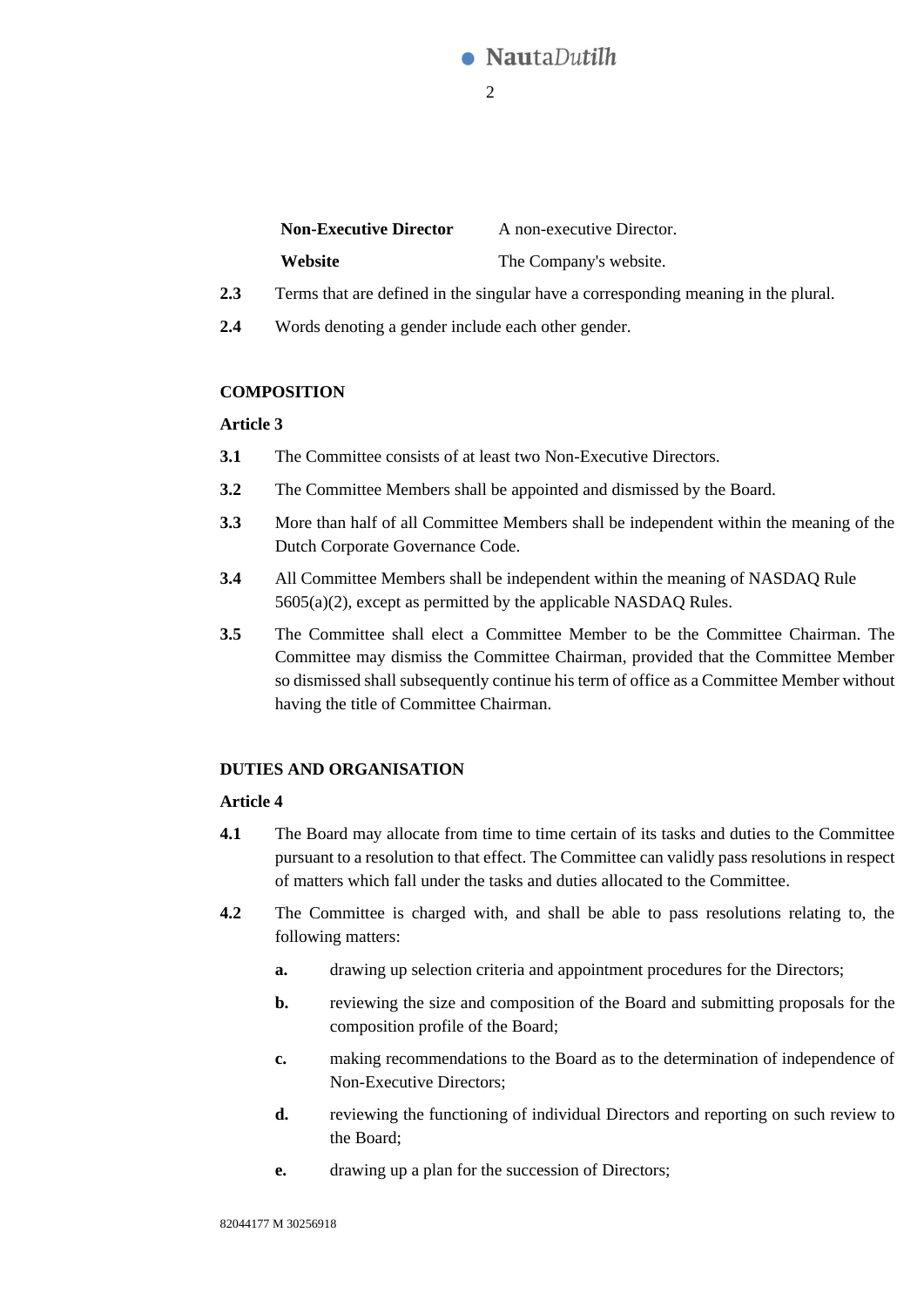

- **f.** submitting proposals for (re)appointment of Directors;
- **g.** supervising the policy of the Board regarding the selection criteria and appointment procedures for the Company's senior management and executive officers;
- **h.** overseeing the self-evaluation of the Board and its committees to determine whether they are functioning effectively;
- **i.** reviewing and discussing with management disclosure of the Company's corporate governance practices, including information regarding the operations of the Committee and other Board committees, director independence and the director nominations process, and to recommend that this disclosure be included in the Company's annual report on Form 20-F;
- **j.** developing and implementing the goals the Company may establish from time to time with respect to its environmental, social and governance and sustainability matters, and provide guidance to the Board on such matters; and
- **k.** developing the Code of Conduct, corporate governance guidelines and other corporate governance policies, including, at least annually, reviewing and reassessing the adequacy of the Code of Conduct and recommending any proposed changes to the Board.
- **4.3** The Committee has the authority to retain and terminate any advisors, including search firms to identify candidates for the Board or for executive positions, compensation consultants as to those individuals and legal counsel, including authority to approve all such advisers' reasonable fees and other retention terms.
- **4.4** The Committee shall meet as often as it determines is appropriate to carry out its responsibilities, but not less frequently than annually, and each meeting shall be presided over by the Committee Chairman and, in the absence of the Committee Chairman, one of the other Committee Members shall be designated as the acting chair of the meeting.
- **4.5** The Committee may delegate all or part of its authority to subcommittees or to the Committee Chairman, so long as any such committee is comprised entirely of independent directors.
- **4.6** The Committee shall regularly report on its deliberations and findings to the Board.
- <span id="page-2-0"></span>**4.7** At least annually, the Committee shall review the performance evaluations prepared by each committee of the Board and consider any recommendations for proposed changes to the Board.
- **4.8** At least annually, within the context of the review referred to in Articl[e 4.7,](#page-2-0) the Committee shall evaluate its own performance and report to the Board on such evaluation. The Committee shall also review and assess the adequacy of this charter at least annually and recommend any proposed changes to the Board.